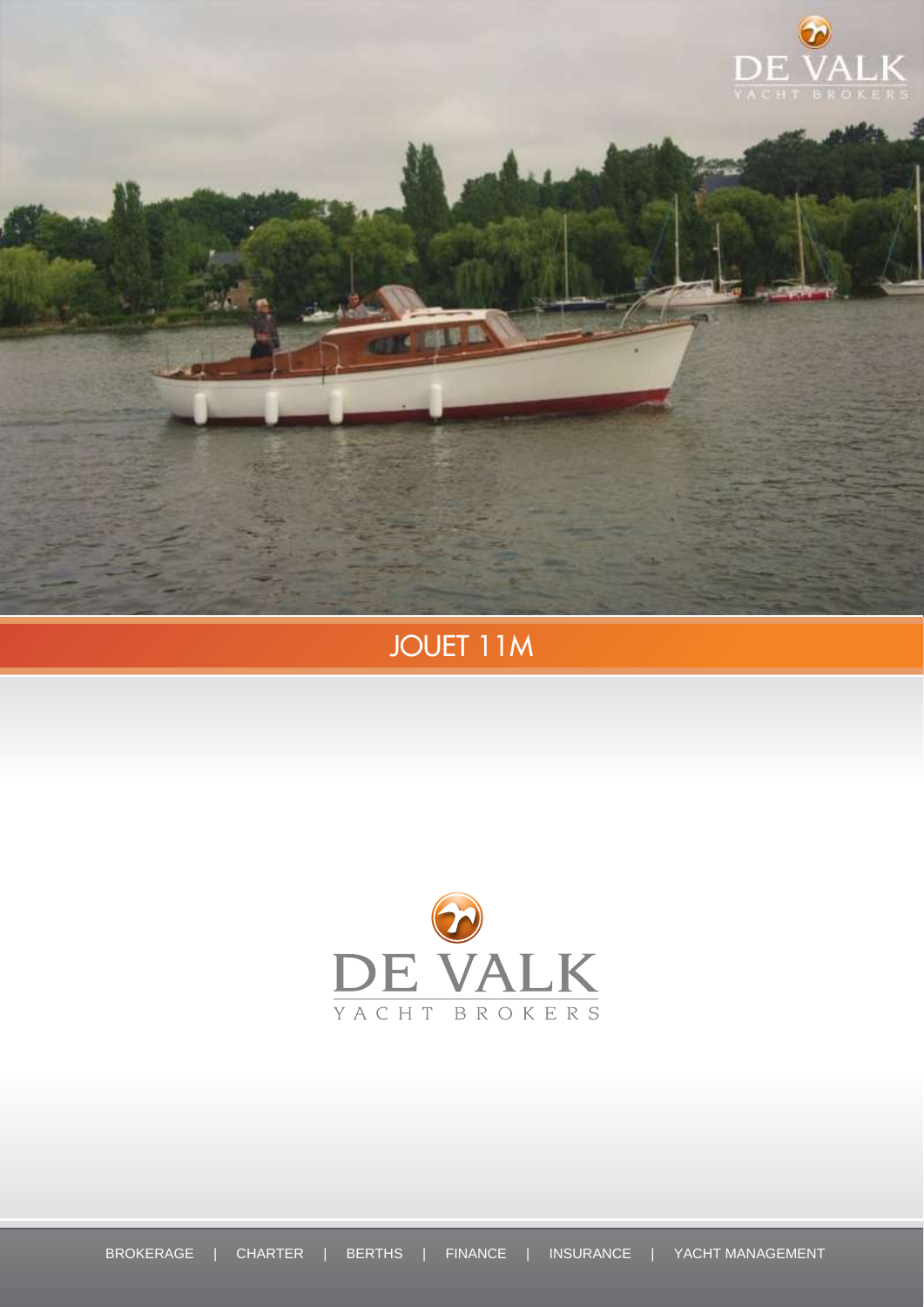

#### **BROKER'S COMMENTS**

''The 1959 Jouet 11 is an incredible wooden boat that has been renovated with luxurious materials. Uniquely shaped and renovated, she will enchant her new owner with her sleek design. Her wooden components have been varnished and maintained in perfect condition by her meticulous owner.She is the perfect daily boat for the avid old-fashioned yacht lover.''

#### **Alan Deasti**

#### **SPECIFICATIONS**

| <b>Dimensions</b>   | $11,00 \times 3,12 \times$ | <b>Builder</b> |                    |
|---------------------|----------------------------|----------------|--------------------|
| <b>Built</b>        | 1959                       | <b>Cabins</b>  | 1                  |
| <b>Material</b>     | Wood                       | <b>Berths</b>  | 4                  |
| Engine(s)           | 1 x IVECO 8061 diesel      | Hp/Kw          | 200 (hp), 147 (kw) |
| <b>Asking price</b> | EUR 170.000 (vat: exempt)  | Lying          | contact Antibes    |
|                     |                            |                |                    |

### **CONTACT**

| Sales office   | De Valk Antibes     | <b>Telephone</b> | +33 492 91 0202    |
|----------------|---------------------|------------------|--------------------|
| <b>Address</b> | 2, Avenue de Verdun | <b>Fax</b>       | +33 (0)492 91 0301 |
|                | 06600 Antibes       | E-mail           | antibes@devalk.nl  |
|                | France              |                  |                    |

#### **DISCLAIMER**

These particulars are given in good faith as supplied but cannot be guaranteed and cannot be used for contracts.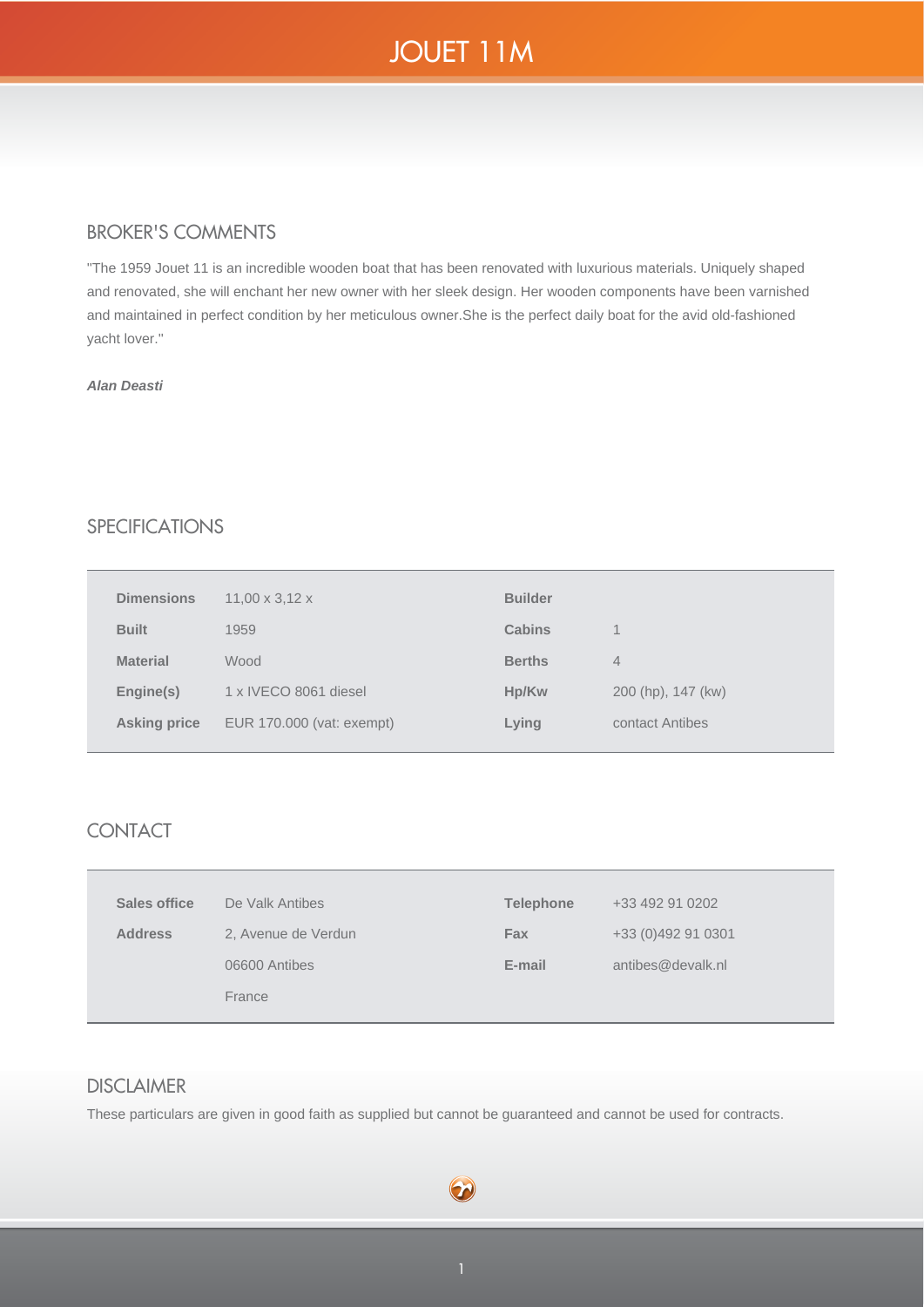## **GENERAL**

| <b>Model</b>                   | JOUET 11M           |
|--------------------------------|---------------------|
| <b>Type</b>                    | motor yacht         |
| $LOA$ (m)                      | 11,00               |
| Beam (m)                       | 3,12                |
| <b>Year built</b>              | 1959                |
| Country                        | France              |
| Displacement (t)               | 7,50                |
| <b>Hull material</b>           | wood                |
| Hull colour                    | white               |
| Deck material                  | teak                |
| Fuel tank (litre)              | stainless steel 400 |
| <b>Freshwater tank (litre)</b> | 400                 |

## **ACCOMMODATION**

| Cabins                        | 1               |
|-------------------------------|-----------------|
| <b>Berths</b>                 | 4               |
| Dinette to convert into berth | yes             |
| Galley                        | yes             |
| Countertop                    | yes             |
| <b>Sink</b>                   | yes             |
| Cooker                        | yes             |
| Oven                          | Dometic         |
| Fridge                        | Waeco           |
| <b>Hot water system</b>       | 220V            |
| Water pressure system         | yes             |
| Owners cabin                  | twin single     |
| <b>Bathroom</b>               | separate        |
| <b>Toilet system</b>          | yes             |
| Wash basin                    | in the bathroom |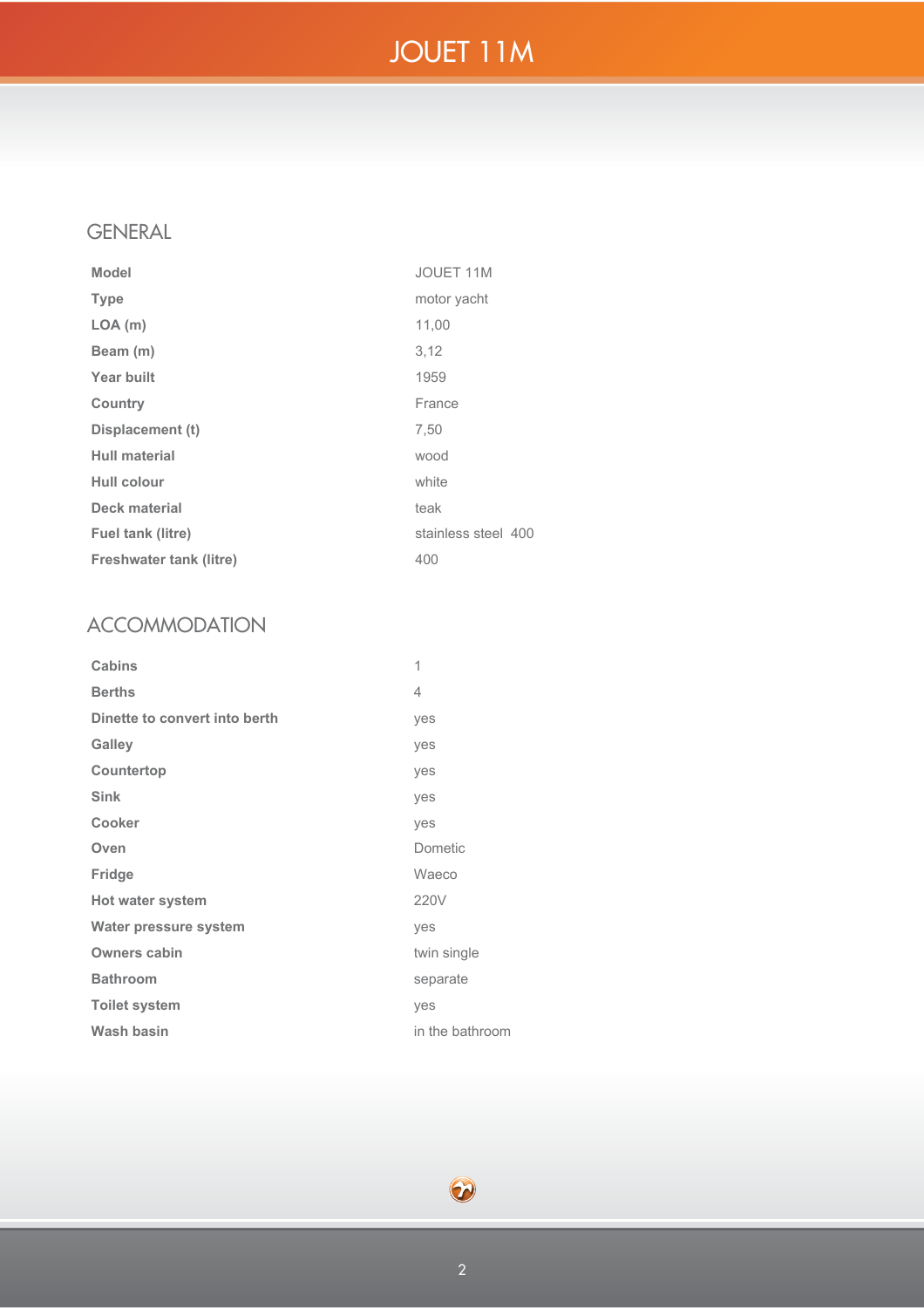**Shower Shower separate** 

## **MACHINERY**

| No of engines              | 1                     |
|----------------------------|-----------------------|
| <b>Make</b>                | <b>IVECO</b>          |
| <b>Type</b>                | 8061                  |
| HP                         | 200,00                |
| kW                         | 147,00                |
| Fuel                       | diesel                |
| Maximum speed (kn)         | 11,5                  |
| <b>Cruising speed (kn)</b> | 9                     |
| Gearbox                    | hydraulic Volvo Penta |
| <b>Bowthruster</b>         | yes                   |
| <b>Sternthruster</b>       | yes                   |
| <b>Electric bilge pump</b> | yes                   |
| <b>Batteries</b>           | yes                   |

## **NAVIGATION**

| <b>Compass</b>      | yes |
|---------------------|-----|
| <b>VHF</b> handheld | ves |

## **EQUIPMENT**

| <b>Bimini</b>           | yes              |
|-------------------------|------------------|
| <b>Cockpit cushions</b> | ves              |
| <b>Anchor</b>           | ves              |
| <b>Windlass</b>         | electrical Quick |
| Capstan                 | yes              |

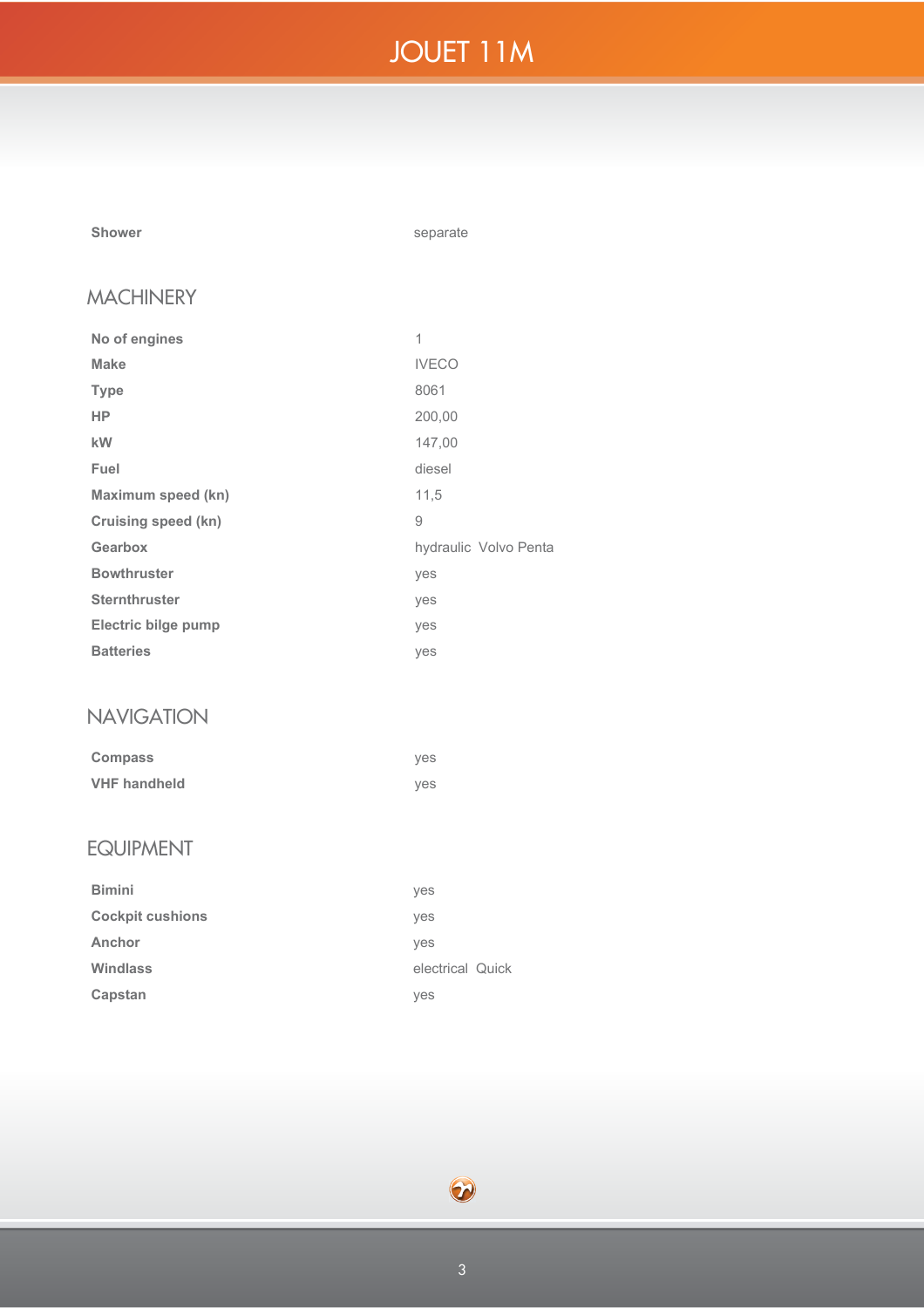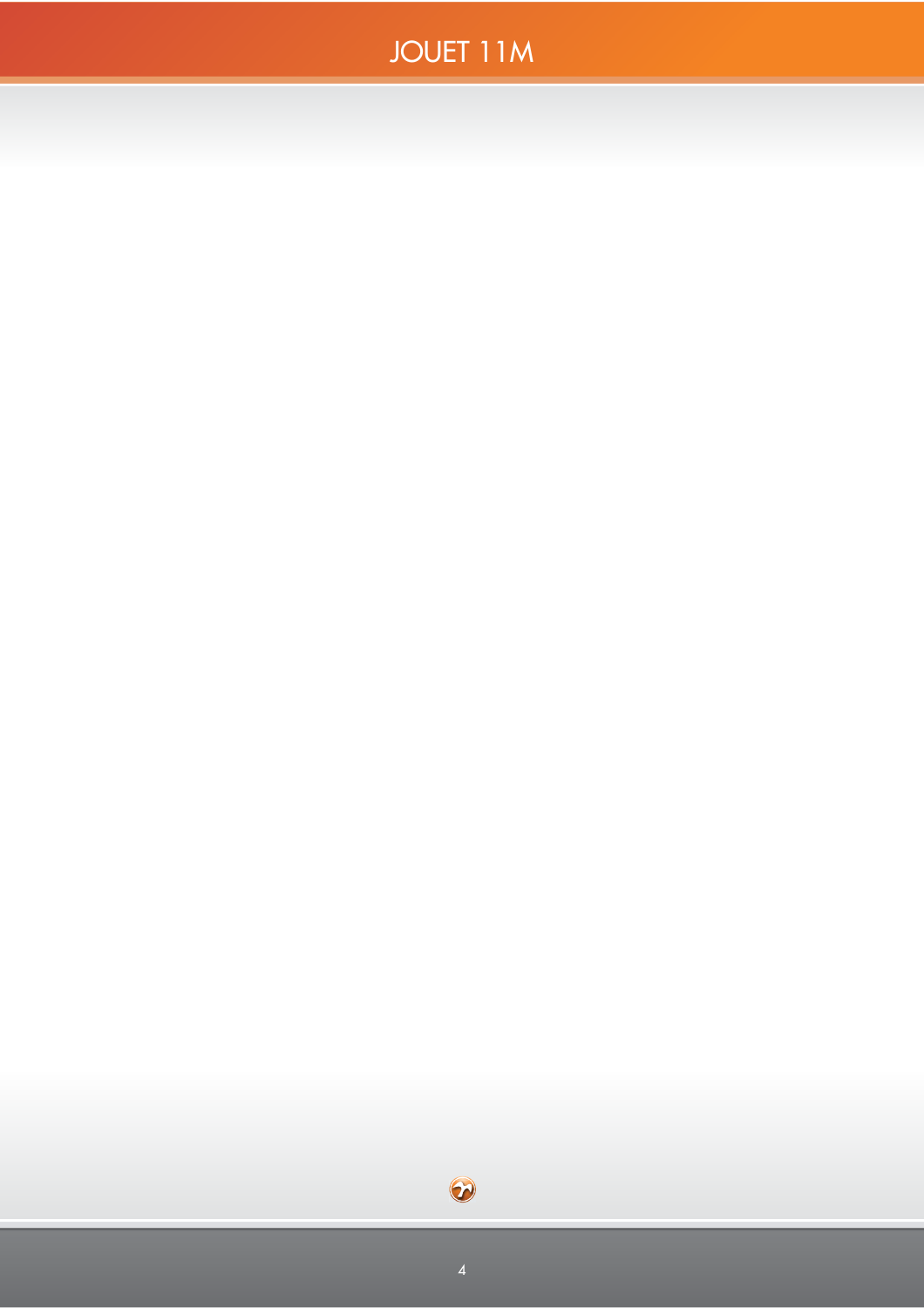# $-28(7)$  0



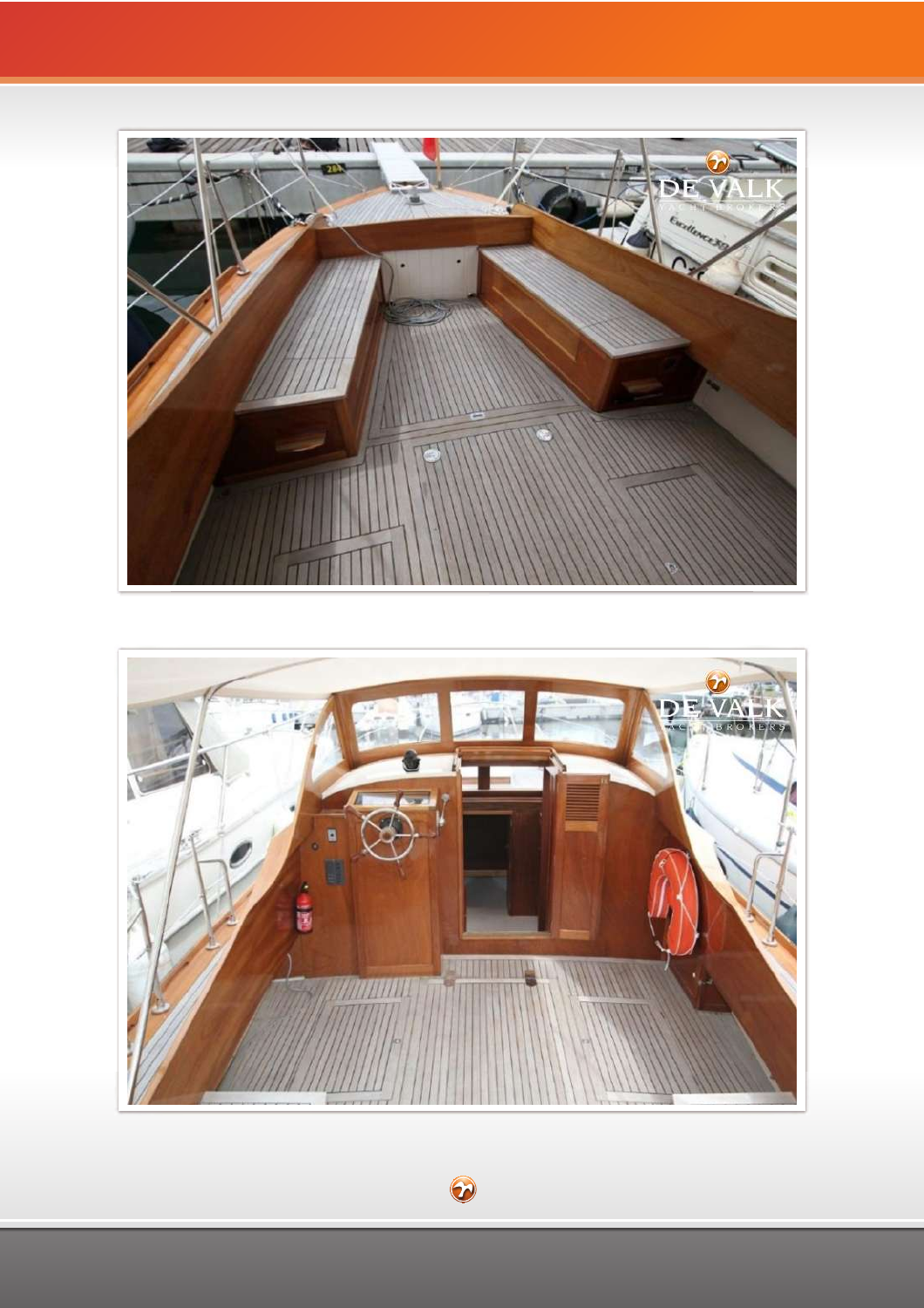| ---- |  |
|------|--|
|      |  |
|      |  |
|      |  |
|      |  |
|      |  |
|      |  |
|      |  |
|      |  |
|      |  |
|      |  |
|      |  |
|      |  |
|      |  |
|      |  |
|      |  |
|      |  |
|      |  |
|      |  |
|      |  |
|      |  |
|      |  |
|      |  |
|      |  |
|      |  |
|      |  |
|      |  |
|      |  |
|      |  |
|      |  |
|      |  |
|      |  |
|      |  |
|      |  |
|      |  |
|      |  |
|      |  |
|      |  |
|      |  |
|      |  |
|      |  |
|      |  |
|      |  |
|      |  |
|      |  |
|      |  |
|      |  |
|      |  |
|      |  |
|      |  |
|      |  |
|      |  |
|      |  |
|      |  |
|      |  |
|      |  |
|      |  |
|      |  |
|      |  |

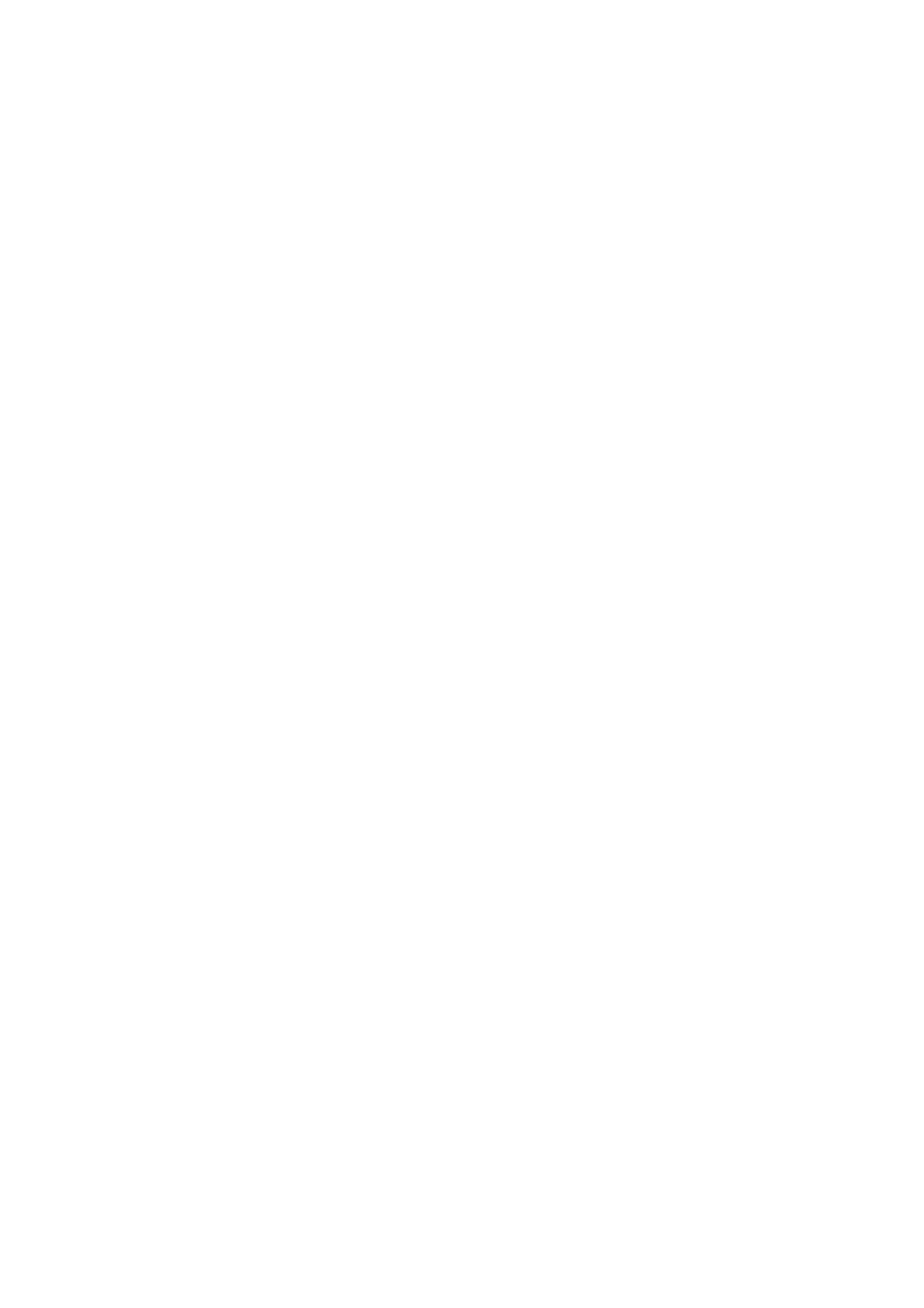| ---- |  |
|------|--|
|      |  |
|      |  |
|      |  |
|      |  |
|      |  |
|      |  |
|      |  |
|      |  |
|      |  |
|      |  |
|      |  |
|      |  |
|      |  |
|      |  |
|      |  |
|      |  |
|      |  |
|      |  |
|      |  |
|      |  |
|      |  |
|      |  |
|      |  |
|      |  |
|      |  |
|      |  |
|      |  |
|      |  |
|      |  |
|      |  |
|      |  |
|      |  |
|      |  |
|      |  |
|      |  |
|      |  |
|      |  |
|      |  |
|      |  |
|      |  |
|      |  |
|      |  |
|      |  |
|      |  |
|      |  |
|      |  |
|      |  |
|      |  |
|      |  |
|      |  |
|      |  |
|      |  |
|      |  |
|      |  |
|      |  |
|      |  |
|      |  |
|      |  |

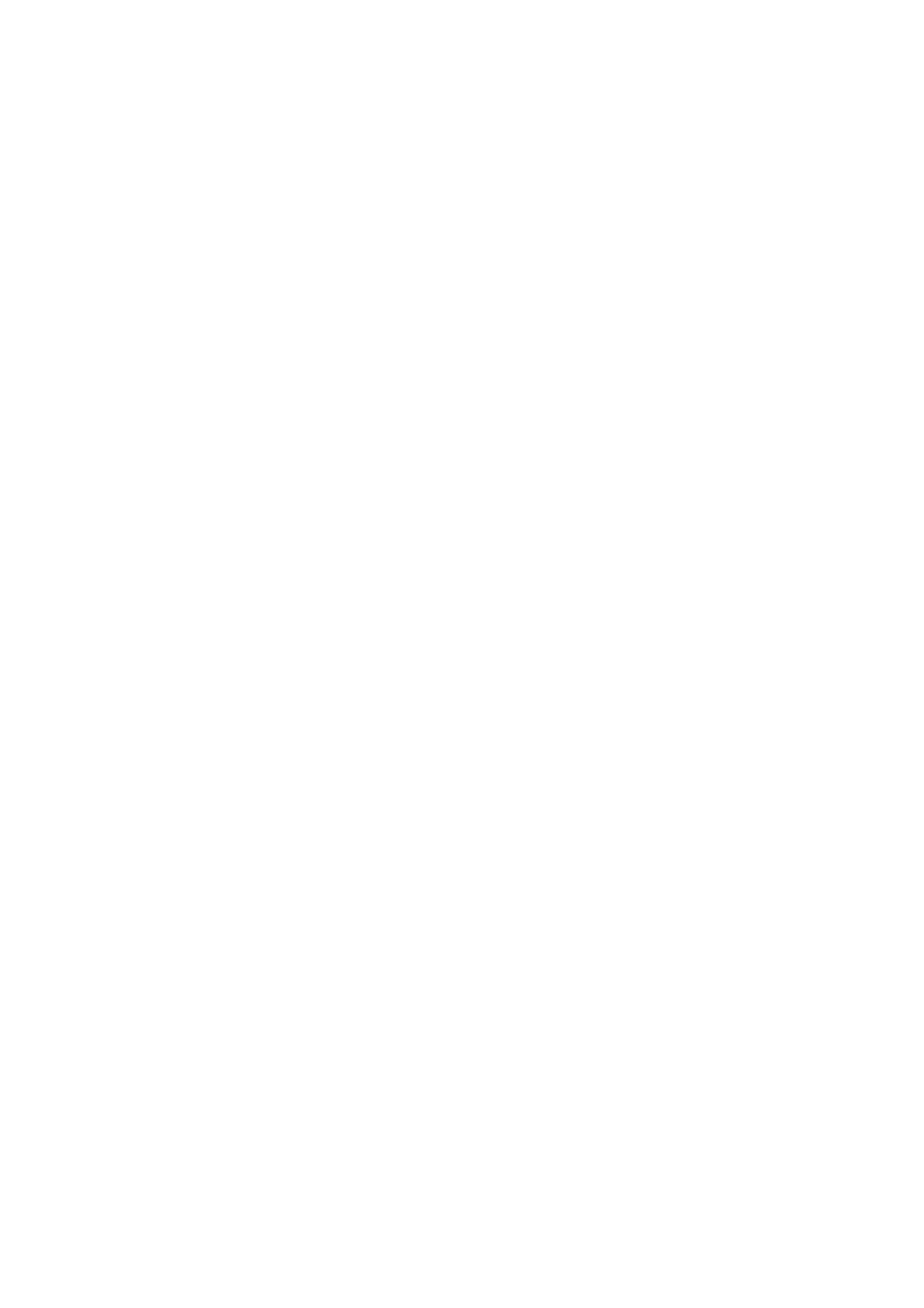| ---- |  |
|------|--|
|      |  |
|      |  |
|      |  |
|      |  |
|      |  |
|      |  |
|      |  |
|      |  |
|      |  |
|      |  |
|      |  |
|      |  |
|      |  |
|      |  |
|      |  |
|      |  |
|      |  |
|      |  |
|      |  |
|      |  |
|      |  |
|      |  |
|      |  |
|      |  |
|      |  |
|      |  |
|      |  |
|      |  |
|      |  |
|      |  |
|      |  |
|      |  |
|      |  |
|      |  |
|      |  |
|      |  |
|      |  |
|      |  |
|      |  |
|      |  |
|      |  |
|      |  |
|      |  |
|      |  |
|      |  |
|      |  |
|      |  |
|      |  |
|      |  |
|      |  |
|      |  |
|      |  |
|      |  |
|      |  |
|      |  |
|      |  |
|      |  |
|      |  |

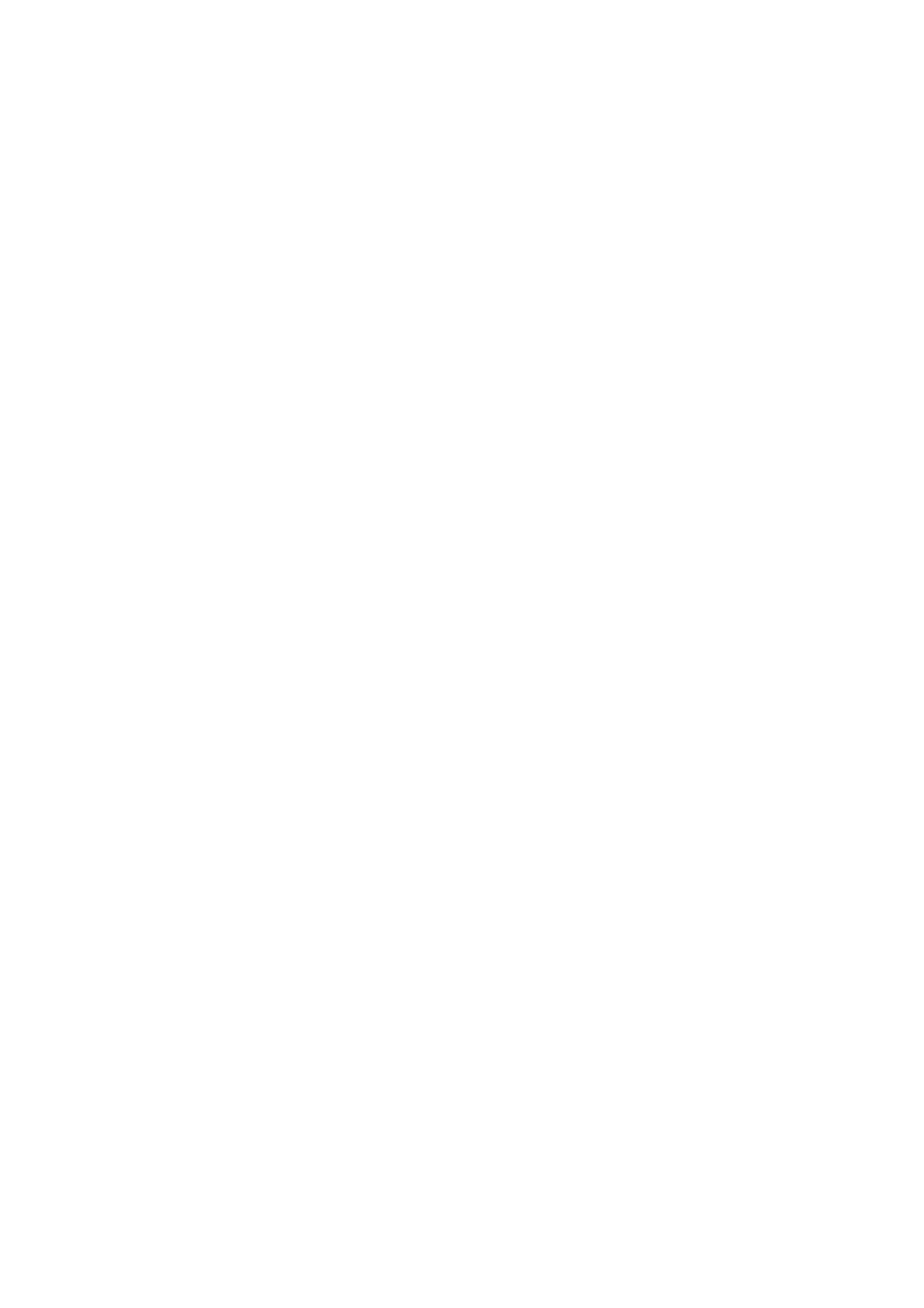| ---- |  |
|------|--|
|      |  |
|      |  |
|      |  |
|      |  |
|      |  |
|      |  |
|      |  |
|      |  |
|      |  |
|      |  |
|      |  |
|      |  |
|      |  |
|      |  |
|      |  |
|      |  |
|      |  |
|      |  |
|      |  |
|      |  |
|      |  |
|      |  |
|      |  |
|      |  |
|      |  |
|      |  |
|      |  |
|      |  |
|      |  |
|      |  |
|      |  |
|      |  |
|      |  |
|      |  |
|      |  |
|      |  |
|      |  |
|      |  |
|      |  |
|      |  |
|      |  |
|      |  |
|      |  |
|      |  |
|      |  |
|      |  |
|      |  |
|      |  |
|      |  |
|      |  |
|      |  |
|      |  |
|      |  |
|      |  |
|      |  |
|      |  |
|      |  |
|      |  |

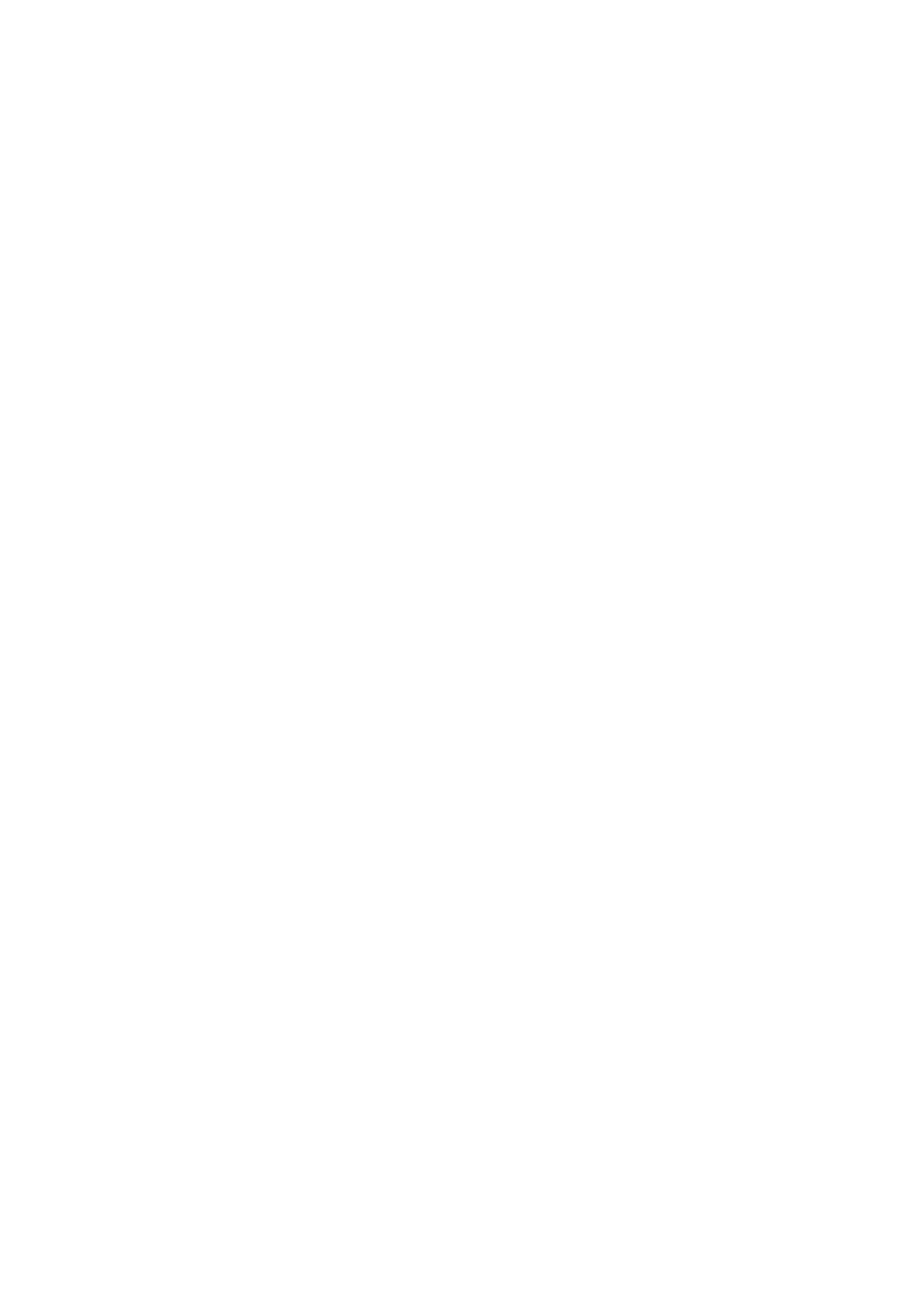| ---- |  |
|------|--|
|      |  |
|      |  |
|      |  |
|      |  |
|      |  |
|      |  |
|      |  |
|      |  |
|      |  |
|      |  |
|      |  |
|      |  |
|      |  |
|      |  |
|      |  |
|      |  |
|      |  |
|      |  |
|      |  |
|      |  |
|      |  |
|      |  |
|      |  |
|      |  |
|      |  |
|      |  |
|      |  |
|      |  |
|      |  |
|      |  |
|      |  |
|      |  |
|      |  |
|      |  |
|      |  |
|      |  |
|      |  |
|      |  |
|      |  |
|      |  |
|      |  |
|      |  |
|      |  |
|      |  |
|      |  |
|      |  |
|      |  |
|      |  |
|      |  |
|      |  |
|      |  |
|      |  |
|      |  |
|      |  |
|      |  |
|      |  |
|      |  |
|      |  |

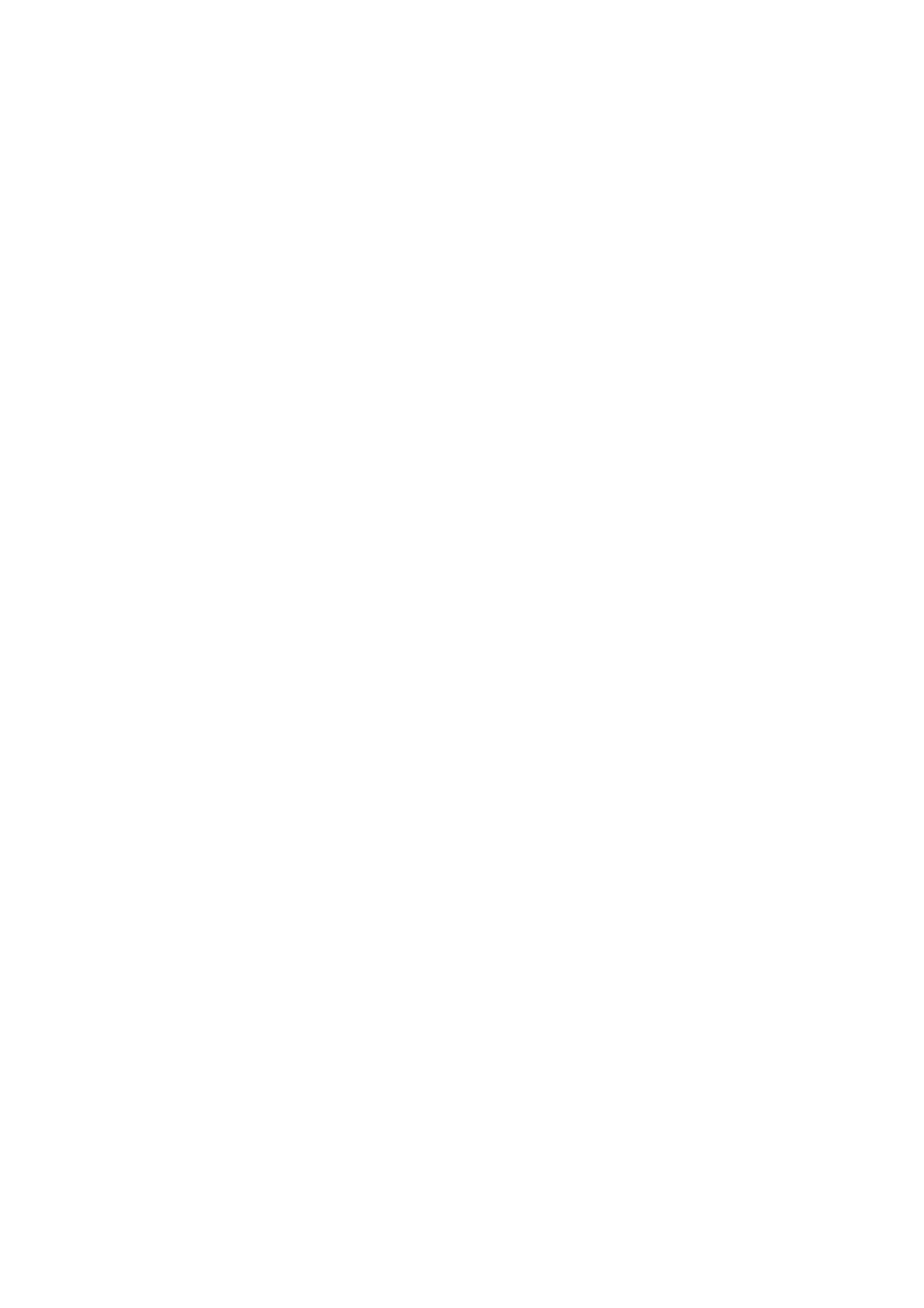| ---- |  |
|------|--|
|      |  |
|      |  |
|      |  |
|      |  |
|      |  |
|      |  |
|      |  |
|      |  |
|      |  |
|      |  |
|      |  |
|      |  |
|      |  |
|      |  |
|      |  |
|      |  |
|      |  |
|      |  |
|      |  |
|      |  |
|      |  |
|      |  |
|      |  |
|      |  |
|      |  |
|      |  |
|      |  |
|      |  |
|      |  |
|      |  |
|      |  |
|      |  |
|      |  |
|      |  |
|      |  |
|      |  |
|      |  |
|      |  |
|      |  |
|      |  |
|      |  |
|      |  |
|      |  |
|      |  |
|      |  |
|      |  |
|      |  |
|      |  |
|      |  |
|      |  |
|      |  |
|      |  |
|      |  |
|      |  |
|      |  |
|      |  |
|      |  |
|      |  |

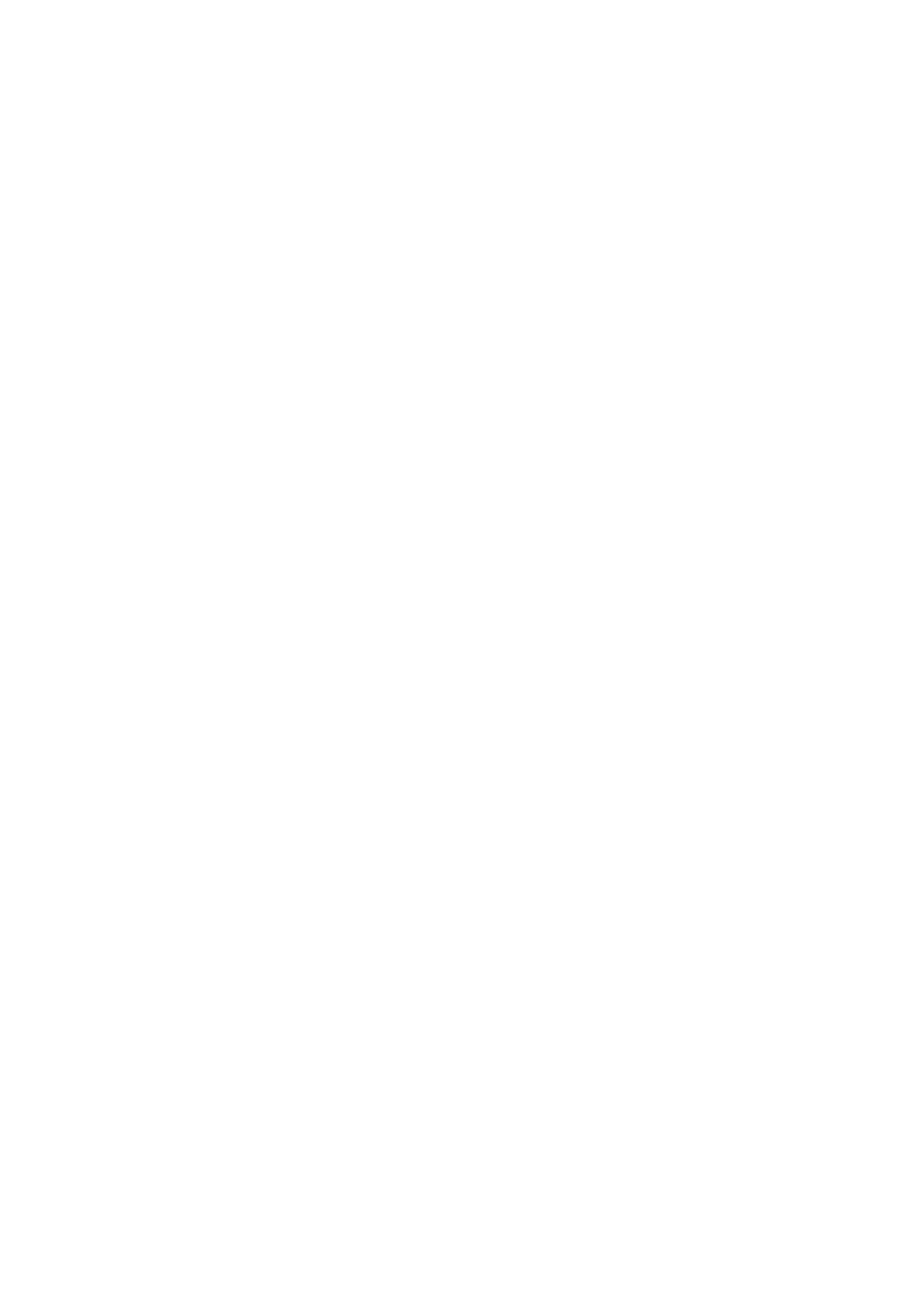| ---- |  |
|------|--|
|      |  |
|      |  |
|      |  |
|      |  |
|      |  |
|      |  |
|      |  |
|      |  |
|      |  |
|      |  |
|      |  |
|      |  |
|      |  |
|      |  |
|      |  |
|      |  |
|      |  |
|      |  |
|      |  |
|      |  |
|      |  |
|      |  |
|      |  |
|      |  |
|      |  |
|      |  |
|      |  |
|      |  |
|      |  |
|      |  |
|      |  |
|      |  |
|      |  |
|      |  |
|      |  |
|      |  |
|      |  |
|      |  |
|      |  |
|      |  |
|      |  |
|      |  |
|      |  |
|      |  |
|      |  |
|      |  |
|      |  |
|      |  |
|      |  |
|      |  |
|      |  |
|      |  |
|      |  |
|      |  |
|      |  |
|      |  |
|      |  |
|      |  |